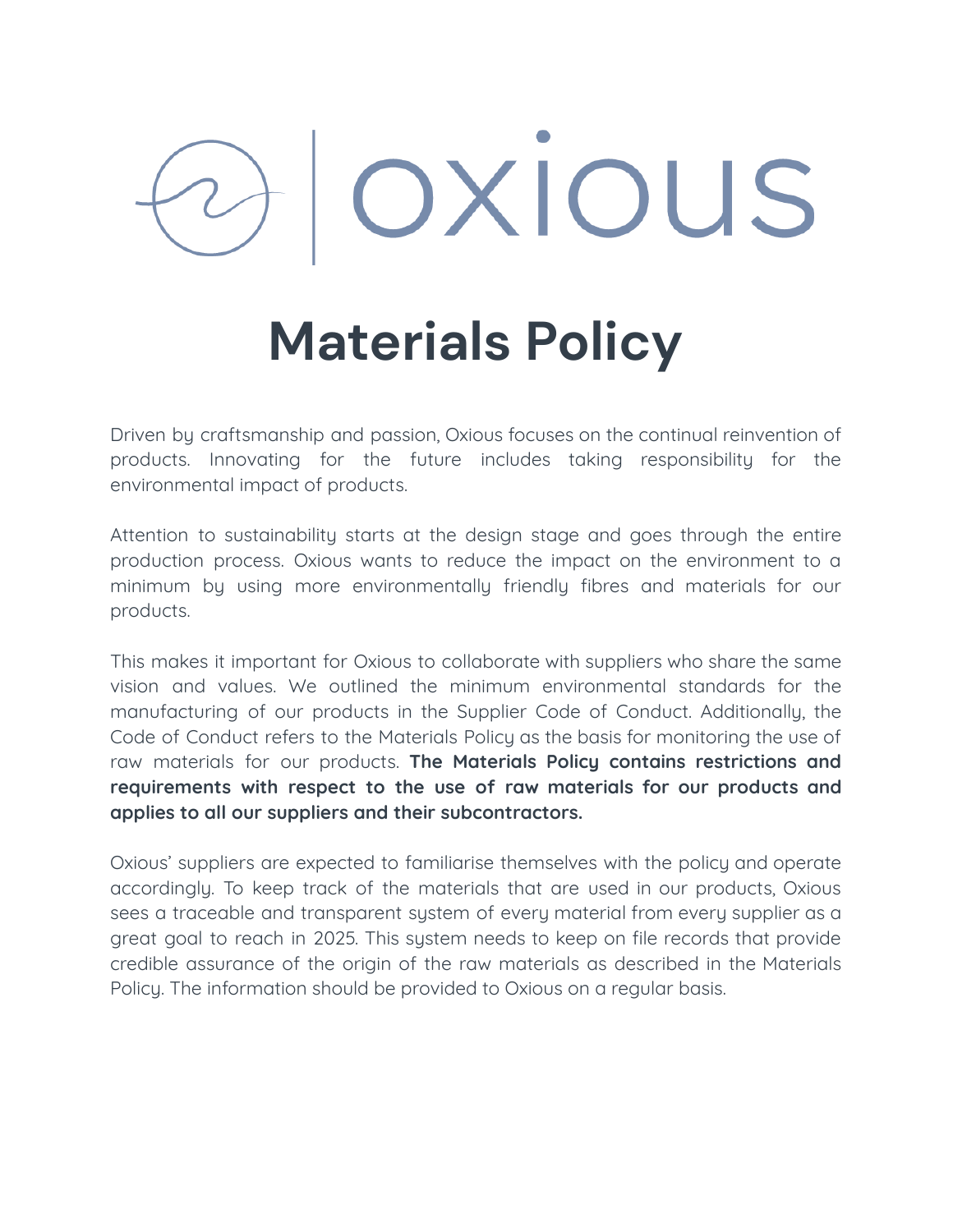

#### **Cotton**

- In line with our Supplier Code of Conduct, Oxious does not accept forced labour and underage workers being used anywhere in the supply chain, including cotton cultivation.
- Oxious' suppliers are prohibited to use cotton from Uzbekistan (known as Uzbek Cotton) for Oxious products, as long as the government of Uzbekistan forces adults and children to work in its cotton fields.
- Oxious motivates the use of sustainable cotton. Certified organic cotton, cotton made in Africa, Fairtrade cotton and certified recycled cotton are accepted as sustainable cotton.

#### **Recycled materials**

- Oxious encourages to use only certified recycled materials when using recycled materials in Oxious products. We accept certifications according to three international standards: the Recycled Claim Standard (RCS), the Global Recycling Standard (GRS), and the Recycled Content Standard.
- Suppliers are allowed to explore and introduce other recycled materials to Oxious.

#### **Preferred textile standards explained**

• Organic Content Standard (OCS)

It's a chain of custody standard that provides companies with a tool to verify that one or more specific input materials are in a final product. It requires that each organization along the supply chain takes sufficient steps to ensure that the integrity and identity of the input material is preserved.

• Global Organic Textile Standard (GOTS)

The standard defines globally recognized requirements that ensure the organic status of textiles, from harvesting of the raw materials through environmentally and socially responsible manufacturing all the way to labelling in order to provide credible assurance to the end consumer. The standard covers the processing, manufacturing, packaging, labelling, trading and distribution of all textiles made from at least 70% certified organic natural fibres.

● IVN Naturtextil

This quality standard, known primarily within Europe, currently defines the highest level of textile sustainability by applying the maximum currently achievable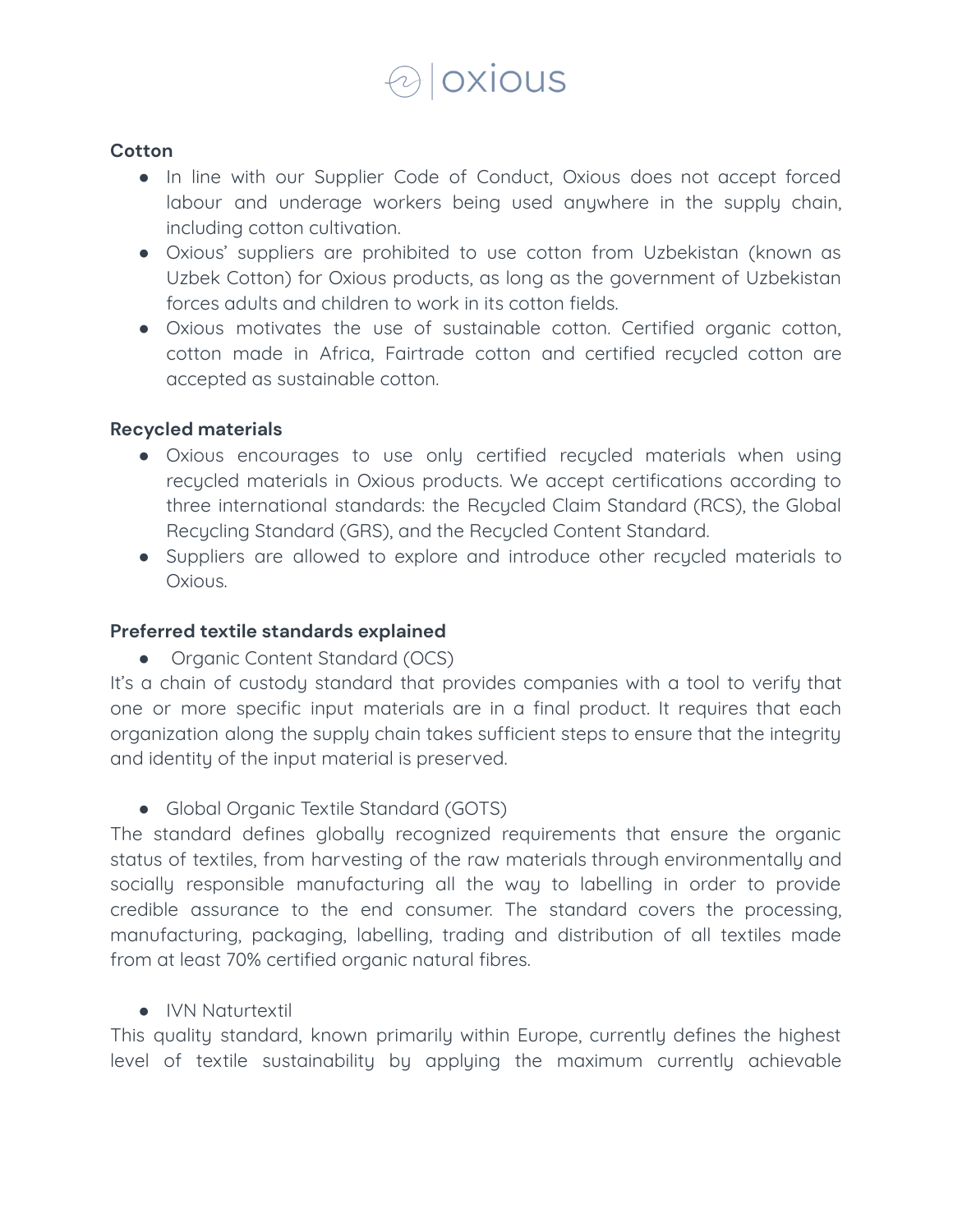### *Oxious*

parameters to production and product. Only a select range of products can meet this standard and the minimum requirement for this certification is the GOTS.

#### ● USDA Organic

Allows a farm or processing facility to sell, label, and represent their products as organic. USDA Organic products have strict production and labelling requirements: produced without excluded methods, produced using allowed substances, overseen by a USDA National Organic Program-authorized certifying agent, following all USDA organic regulations.

#### • Recycled Claim Standard (RCS)

The RCS verifies the presence and amount of recycled material in a final product. This happens through input and chain-of-custody verification from a third party. It allows for the transparent, consistent and comprehensive independent evaluation and verification of recycled material content claims on products. The RCS uses the chain of custody requirements of the Content Claim Standard.

#### • Global Recycling Standard (GRS)

The GRS is a full product standard that sets requirements for third-party certification of Recycled Content, chain of custody, social and environmental practices, and chemical restrictions. The goal of the GRS is to increase use of Recycled materials in products and reduce/eliminate the harm caused by its production.

#### • Recycled Content Standard (RCS)

Evaluates products made from pre-consumer or post-consumer material diverted from the waste stream. Certification measures the percentage of recycled content for the purpose of making an accurate claim in the marketplace.

#### ● Forest Stewardship Council (FSC)

FSC labelled products have to come from forests that meet the ten FSC principles for responsible forest management. Whichever FSC label is used, you can be sure that the product has not been manufactured at the expense of the forest, the animals, plants, and people who rely on it.

#### ● Programme for Endorsement of Forest Certification (PEFC)

The PEFC works throughout the entire forest supply chain to promote good practice in the forest and to ensure that timber and non-timber forest products are produced with respect for the highest ecological, social and ethical standards.